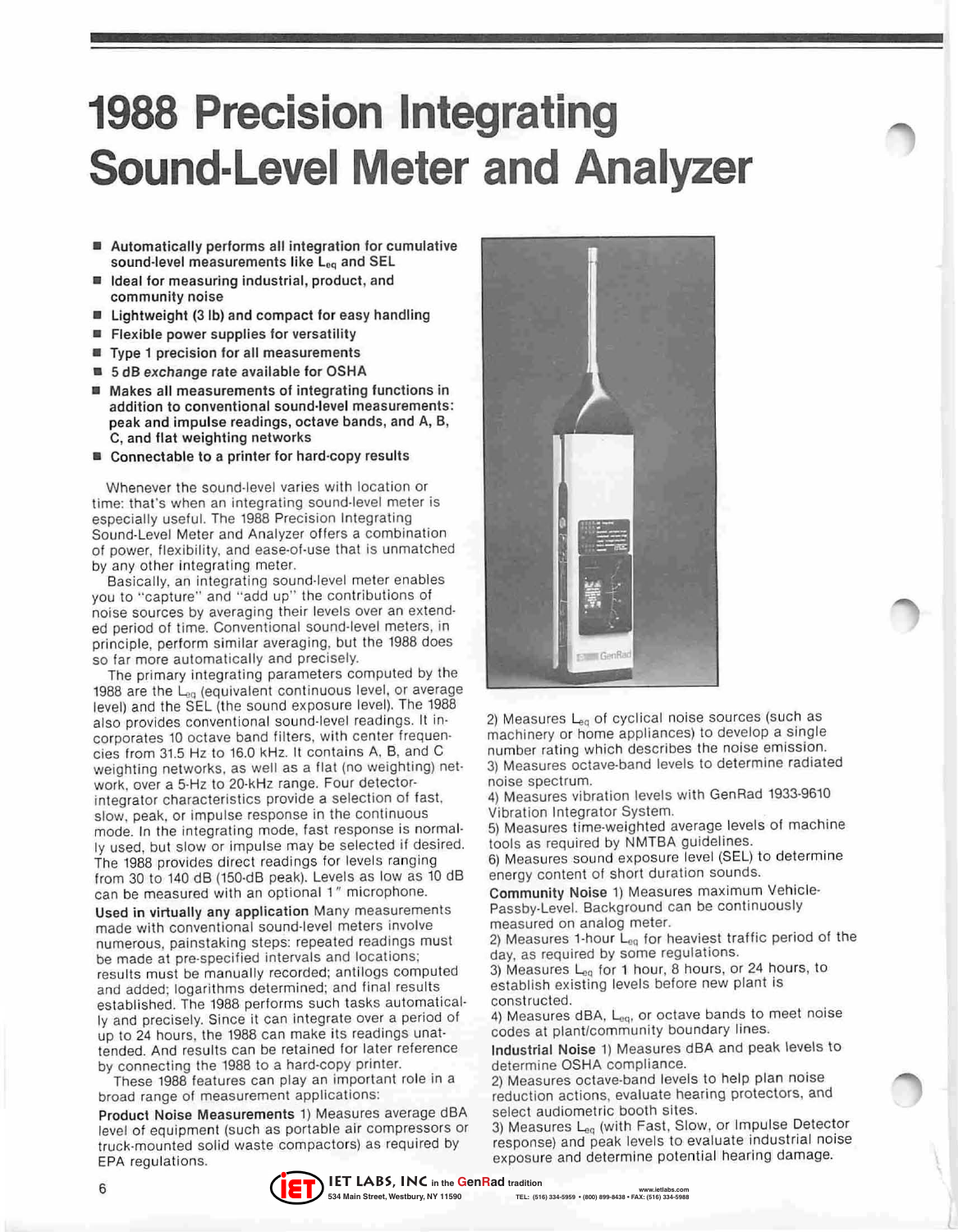Ease·of·Use Ease·of·use has not been sacrificed to pro· vide the power and precision of the 1988. In fact, most tasks involve simple, pushbutton operations. Integra· tion periods can be pre·set to run anywhere from 1 second to 24 hours. Consequently, in many cases the 1988 can be left unattended. (An optional weatherproof **enclosure eliminates any need for worrying about**  leaving the 1988 out in inclement weather.)

A simple switch automatically locks the 1988 into operation in either the continuous (i.e., conventional) or **integrating mode. In the continuous mode, operation is**  virtually the same as with any conventional sound·level meter. To integrate, you need only pre-enter the integra**tion period. During operation, the results can be viewed**  on the digital LED display in a number of forms: Leq. **SEL, maximum sound level, or continuous sound level. Integration time limits as well as time remaining can**  also be displayed. Continuous readings are also presented on the 1988's analog meter.

Precision Sound-Level Measurement The 1988's conformance to ANSI Type 1 and IEC Sound·Level Meter Standard 651, Type 1, is your assurance of the most ac· **curate performance offered in a sound-level meter. To**  make a measurement you simply switch to the weighting and meter response (fast or slow) you desire, switch on the meter, and set the attenuator to the range that gives you an on-scale reading. Then you read the measured levels from either the digital display **or analog meter.** 

Octave·band analysis The octave·band filters in the 1988 are the most accurate offered in a portable instru· ment. This assures a high degree of confidence in your octave·band measurements. In addition, the 1988 eliminates the often confusing two·attenuator system used in other instruments. The 1988 features a single attenuator which allows you to set the range desired, switch on the instrument, and read the measured level from either display. Should the range level be set too low, an overload light on the meter face alerts you to change to a higher level, thus avoiding incorrect readings.

Peak and impulse measurement The 1988's peak detector is the fastest available for measuring impactor impulse·type noise. With a 50·microsecond rise time, the detector ensures reading the true peak of the signal, up to 140 dB. An accessory 10·dB microphone attenuator extends this range to 150 dB. An impulse detector which meets IEC 651 is also built·in.

A significant feature of the 1988 allows you to cap· ture and hold the peak or rms reading on the digital display without inhibiting successive readings on the analog meter. This lets you take ambient level readings immediately after the impact occurs without losing the peak reading. Also, in this mode it is not necessary to wait for the peak detector to decay before reading a lower peak. A press of the capture button resets the long decay time of the peak detector allowing you to read a lower peak immediately following the previous



measurement. This is especially useful when making **measurements of forging hammers, metal stamping, and similar operations.** 

Easy, accurate reading The digital display allows quick, accurate, error-free reading with a resolution of 0.1 dB. Set the display mode to continuous and the digital display tracks the analog meter. Other operating modes allow you to "capture and hold" a reading on the digital display and to display the integration time limits and time remaining. You can automatically capture and hold the highest level measured during a measurement period or push a button to capture the level at a specific moment during the period. In any of these modes, the analog meter continues to track the ambient level. You will find the analog meter easy to read, too. It is calibrated linearly in 1·dB increments and the dB levels are clearly visible on the meter face.

Flexible power supplies The instrument's power system adds to its flexibility, too. As supplied, the 1988 operates from a 100·125 volt or 200·250 volt, 50·60 Hz power line. It can also draw power from its internal **battery pack, which permits at least two hours of con·**  tinuous operation. For battery operation up to 24 hours, an extended life battery and charger is available. The accessory auto·power cable can also be used to operate the 1988 from a standard 12·volt automobile battery.

Accessories available The 1988 and a calibrator will satisfy most measurement requirements. For those **contemplating noise measurments where a remote**  microphone location is required, a calibrator, carrying case, tripod, and extension cable should be ordered to provide a complete system.



**www.ietlabs.com TEL: (516) 334-5959 • (800) 899-8438 • FAX: (516) 334-5988**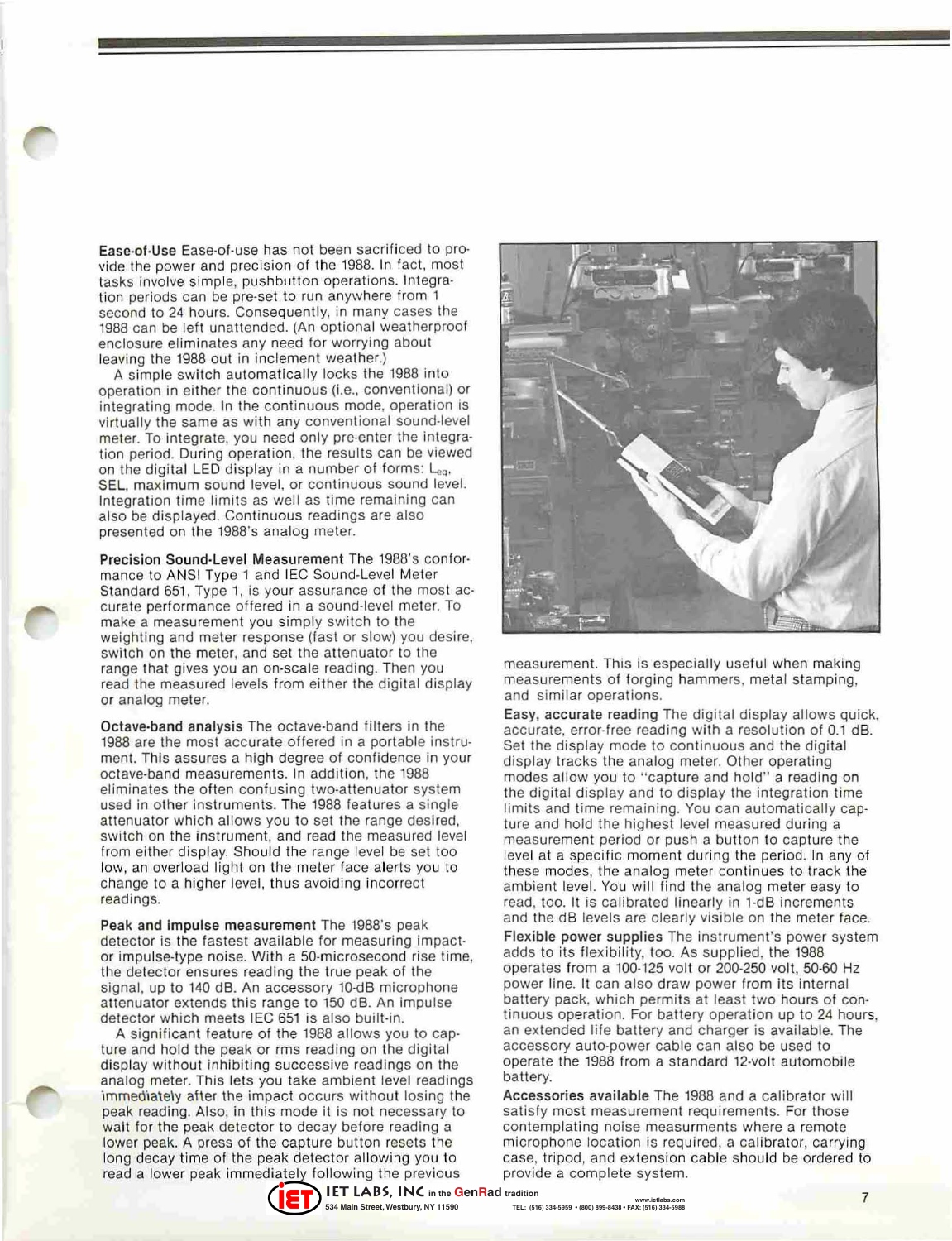## **Specifications**

Integration Characteristics: The 1988 measures and displays sound-pressure level (SPL or Leq) or soundexposure level (SEL) integrated over selectable times ranging from 1 sec to 24 hr. Integration can be timed manually or automatically. Two time ranges are available: 1 sec to 600 sec in 1-sec steps and 10 min to 24 hr in 1-min steps. A PAUSE feature permits exclusion of events not wanted in the integrated result. Short-time standard FAST and SLOW sound levels over range of more than 70 dB are included in integrated result. Long-time integrated sound-pressure levels (Leq) ranging from 25 to 150 dB and soundexposure levels (SEL) ranging from 25 to 190 dB are displayed. The maximum detected level (Fast, Slow or Impulse) during integration period can be displayed at any time.

Standards: Meets the following (use 1987 or 1986 Sound-Level Calibrator):

ANSI Standard Specifications for Sound-Level Meters S1.4-1971, Type 1 (Precision). IEC Standard 651-1979, Sound-Level Meters (Type 1).

ANSI Standard Specification for Octave, Half-Octave, and Third-Octave Band Filter Sets S1.11-1966, Type E, Class II.

IEC Recommendation Publication 225-1966, Octave, Half-Octave, and Third-Octave Band Filters for the Analysis of Sound and Vibration.

Reference Conditions: Reference conditions as required by IEC Standard 651-1979 are as follows:

Reference Direction of Incidence: 1988-9700-random

1988-9710-perpendicular to plane of diaphragm

Reference Sound Pressure Level: 94 dB Reference Range: 100 dB full scale Reference Frequency: 1 kHz

Level Range (Preamplifier GAIN set to x 1): 30 to 130 dB re 20  $\mu$ Pa\* (140 dB pk). May be extended to 140 dB rms (150 dB pk) using 10·dB microphone attenuator (1962·3210) supplied. Typical minimum measureable level, 32 dBA, lower in octave bands. Noise floor at least 5 dB below minimum measurable levels.

Frequency Weighting and Filters: A, B, and C weighting per reference standards. Flat response from 5 Hz to 20 kHz. Response is down -3 dB  $\pm$  3 dB at 5 Hz and 20 kHz relative to 1-kHz level (electrical only, microphone not included). Ten octave-band filters ranging from 31.5 Hz to 16 kHz (center frequencies). Detector Characteristics: Detector Response: Fast,

Slow, Impulse (per IEC 651) and absolute peak  $($  >50- $\mu$  sec detector rise time) switch selectable. Precise rms detection for signals with crest factors up to 20 dB at 120 dB,  $\dagger$  (10 dB at 130 dB). Crest-factor capacity increases below full scale.

Detection of Overload and Underload: Signal peaks monitored at 2 critical points to provide positive indication of peak overload on panel LED. If, during integration, upper limit of detector range is exceeded for more than 0.1% of integration period, overload warning on digital display indicates that result may be in error. If integrated level is less than lower limit corresponding to 5 dB below bottom scale on panel meter, underload warning is given on digital display. Display: ANALOG: 3-in panel meter graduated in 1·dB increments; four ranges: 30-80 dB, 50-100 dB, 70-120 dB, and 90-140 dB; displays continuous level (i.e., Fast, Slow, Impulse and Peak). DIGITAL: Display is 4-digit LED type with 0.1-dB resolution for level display; can display continuous level, maximum level, integrated sound level (L<sub>eg</sub>) or sound-exposure level (SEL); display is updated once per second when integrating, 7 times per second in continuous mode.

Filters: Octave-band filters have attenuation of 3.5  $\pm$  1 dB at nominal cutoff frequency, more than 18-dB at· tenuation at  $\frac{1}{2}$  and 2 x center frequency, and more than 70·dB ultimate attenuation.

Microphone and Preamplifier: TYPE: %-in. Electret· Condenser Microphone with Flat response to random (-9700) or perpendicular (-9710) incidence; response curve supplied. MOUNTING: Detachable preamplifier (1560-3410) that plugs into nose of instrument or can be remoted with 10-ft cable (1933-0220) supplied or 60-ft cable (1933-9601) available. Preamplifier has selectable x 1 or x 10 gain, normally set for x 1. INPUT IMPEDANCE: Approximately 2 G $\Omega$  in parallel with < 6 pF. Switchable 200-V polarizing supply allows use with air-condenser microphones.

Outputs: AC OUTPUT: 0.4 V rms nominal, behind  $5 k\Omega$ , corresponding to full-scale deflection; any load permissible. DC OUTPUT: 3 V nominal, behind 30 k $\Omega$ , corresponding to full-scale meter deflection. Output is linear in dB at 60 mV/dB over 70-dB range (50-dB panel-meter display range plus 20-dB crest·factor allowance). Any load permissible. OUTPUT TO PRINTER: RS232C with TTL-logic levels (0·5 V), 25-pinconnector optional printer cable available for use with most TTL-compatible printers. Serial output rate at EIA standard 110 baud. Dwell time of 4 sec permits use with buffered·input printers. Elapsed integration time, selected integration level ( $L_{eq}$  or SEL) and maximum level during each integration period are printed.

"In the international system of units (S1) the unit of pressure is the pascal (Pa; 1 Pa = 1 N/m<sup>2</sup> = 10 dynes/cm<sup>-</sup><br>= 10<sup>2</sup> mbar, REF: "The International System of Units<br>= 10<sup>2</sup> mbar, REF: "The International System of Uni

t 10 dB higher when 10·dB microphone attenuator is used.